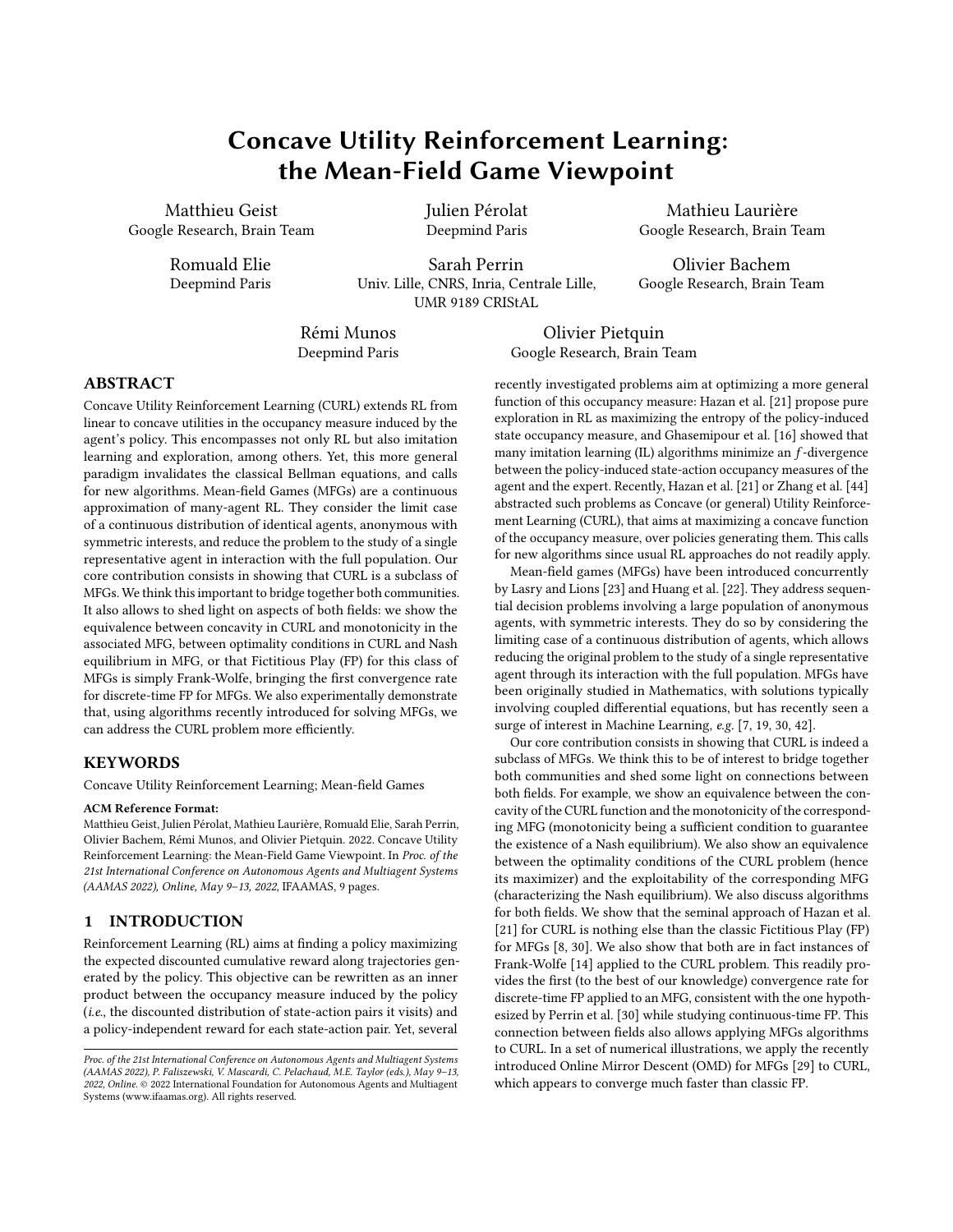#### <span id="page-1-5"></span>2 BACKGROUND AND RELATED WORKS

We write  $\Delta_X$  the set of probability distributions over a finite set X and  $Y^X$  the set of applications from X to the set Y. For  $f_1, f_2 \in \mathbb{R}^X$ , we write the dot product  $\langle f_1, f_2 \rangle = \sum_{x \in X} f_1(x) f_2(x)$ . RL is usually formalized using Markov Decision Processes (MDPs). An MDP is a tuple  $\{S, A, P, r, \gamma, \rho_0\}$  with S the finite state space, A the finite action space,  $P \in \Delta_S^{S \times \mathcal{A}}$  the Markovian transition kernel,  $r \in \mathbb{R}^{S \times \mathcal{A}}$  the (bounded) reward function,  $\gamma \in (0, 1)$  the discount factor and  $\rho_0 \in \Delta_{\mathcal{S}}$  the initial state distribution. A policy  $\pi \in \Delta_{\mathcal{A}}^{\mathcal{S}}$ associates to each state a distribution over actions. Its (state-action) value function is  $q_{\pi,r}(s, a) = \mathbb{E}_{\pi} \left[ \sum_{t \geq 0} \gamma^t r(S_t, A_t) | S_0 \right] = s, A_0 = a$ , with  $\mathbb{E}_{\pi}$  the expectation over trajectories induced by the policy  $\pi$ (and the dynamics  $P$ ). RL aims at finding a policy maximizing the value for any state-action pair, or as considered here for initial states sampled according to  $\rho_0$ . Writing  $\mu_{0,\pi} = \rho_0 \pi \in \Delta_{\mathcal{S} \times \mathcal{A}} (\mu_{0,\pi}(s, a) =$  $\rho_0(s)\pi(a|s)$ , the RL problem can thus be framed as (the factor  $(1 - \gamma)$  accounting for later normalization) max  $\pi \in \Delta_{\mathcal{A}}^S$   $J_{r1}(\pi)$  with

$$
J_{\rm rl}(\pi) = (1 - \gamma) \mathbb{E}_{(S,A) \sim \mu_{0,\pi}}[q_{\pi,r}(S,A)] = (1 - \gamma) \langle \mu_{0,\pi}, q_{\pi,r} \rangle.
$$

Define the policy kernel  $P_{\pi}$  as  $P_{\pi}(s', a'|s, a) = P(s'|s, a)\pi(a'|s').$ The value function is the unique fixed point of the Bellman equa-tion [\[32\]](#page-8-13),  $q_{\pi,r} = r + \gamma P_{\pi} q_{\pi,r}$ , or equivalently  $q_{\pi,r} = (I - \gamma P_{\pi})^{-1} r$ , with  $I$  the identity. We'll use the discounted occupancy measure induced by  $\pi$ ,  $\mu_{\pi} \in \Delta_{\mathcal{S} \times \mathcal{A}}$ , defined as  $\mu_{\pi}(s, a) = (1 - \gamma) \sum_{t \geq 0} \gamma^t Pr(S_t =$ s,  $A_t = a | S_0 \sim \rho_0, \pi$ , or for short  $\mu_{\pi} = (1 - \gamma)(1 - \gamma P_{\pi}^{-1})^{-1} \mu_{0,\pi}$ . With this additional notation, the RL objective function is

$$
J_{\rm rl}(\pi) = \langle \mu_{\pi}, r \rangle. \tag{1}
$$

We clearly see the linearity of the RL objective in terms of the policy-induced occupancy measure (but not in terms of the policy). As it will be useful later, we also introduce the set  $M \subset \Delta_{S \times \mathcal{A}}$  of state-action distributions satisfying the Bellman flow (e.g., [\[44\]](#page-8-3)):

$$
M = \left\{ \mu \in \Delta_{\mathcal{S} \times \mathcal{A}} | \sum_{a \in \mathcal{A}} \mu(\cdot, a) = (1 - \gamma)\rho_0 + \gamma P^\top \mu \right\}.
$$
 (2)

For any  $\mu \in \Delta_{\mathcal{S} \times \mathcal{A}}$ , we write  $\rho \in \Delta_{\mathcal{S}}$  its marginal over states:

$$
\forall s \in S, \ \rho(s) = \sum_{a \in \mathcal{A}} \mu(s, a). \tag{3}
$$

For any policy  $\pi \in \Delta_{\mathcal{A}}^{\mathcal{S}},$  we have  $\mu_{\pi} \in M$ , and for any  $\mu \in M$ , defining  $\pi(a|s) = \frac{\mu(s,a)}{a(s)}$  $\frac{\mu(s,a)}{\rho(s)}$ , we have  $\mu_{\pi} = \mu$ . Thus, the RL problem defined Eq. [\(1\)](#page-1-0) is a linear program,  $\max_{\pi \in \Delta_{\mathcal{A}}^{\mathcal{S}}} \langle \mu_{\pi}, r \rangle = \max_{\mu \in \mathcal{M}} \langle \mu, r \rangle$ .

# <span id="page-1-3"></span>2.1 Concave Utility Reinforcement Learning

Let  $F \in \mathbb{R}^{\Delta_{\mathcal{S} \times \mathcal{A}}}$  be a concave function, CURL [\[21\]](#page-8-1) aims at solving

$$
\max_{\pi \in \Delta_{\mathcal{A}}^{\mathcal{S}}} F(\mu_{\pi}). \tag{4}
$$

As discussed above, RL is a special case with  $F(\mu) = \langle \mu, r \rangle$ , but this representation also subsumes other relevant related problems. We present below a probably non-exhaustive list of them.

Exploration. Hazan et al. [\[21\]](#page-8-1) formulated the pure exploration problem as finding the policy maximizing the entropy of the induced state occupancy measure, corresponding to  $F(\mu) = -\langle \rho, \ln \rho \rangle$  (recall the definition of  $\rho$  from Eq. [\(3\)](#page-1-1)). One could consider the entropy of the state-action occupancy measure,  $F(\mu) = -\langle \mu, \ln \mu \rangle$ , but it would probably make less sense from an exploration perspective (we usually want to visit all states evenly, without caring about actions themselves). This could also be combined with the maximization of a cumulative reward,  $F(\mu) = \langle \mu, r \rangle - \lambda \langle \rho, \ln \rho \rangle$ , with  $\lambda$  balancing task resolution and exploration.

**Divergence minimization.** For a given  $f$ -divergence  $D_f$ , this task corresponds to  $F(\mu) = -D_f(\mu||\mu_*)$  or  $F(\mu) = -D_f(\rho||\rho_*),$ with  $\mu_*$  (resp.  $\rho_*$ ) a target occupancy measure. The first case encompasses many imitation learning approaches [\[16\]](#page-8-2). There, the target measure  $\mu_*$  is given by trajectories of an expert policy to be imitated. The second case encompasses for example the recently introduced framework of state-marginal matching [\[24\]](#page-8-14), that itself generalizes entropy maximization. The core difference with imitation learning is whether the occupancy measure of interest is directly accessible or only through samples. As noted by Zhang et al. [\[44\]](#page-8-3), this approach can be generalized to any distance (e.g., Wasserstein), as long as it is convex in  $\mu$ .

**Constrained MDPs.** Let  $c \in \mathbb{R}^{\mathcal{S} \times \mathcal{A}}$  be a cost function. A constrained MDP aims at maximizing the cumulative reward while keeping the cumulative cost below a threshold C:  $\max_{\pi} \langle \mu_{\pi}, r \rangle$ such that  $\langle \mu_{\pi}, c \rangle \leq C$ . As observed by Zhang et al. [\[44\]](#page-8-3), a relaxed formulation can be framed in the CURL framework, with  $F(\mu) = \langle \mu, r \rangle - \lambda p(\langle \mu, c \rangle - C)$ , where p is a convex penalty function.

Multi-objectif RL deals with the joint optimization of multiple rewards. Different approaches can be envisioned, some of them being a special case of CURL. Let  $r^1 \dots r^K$  be K reward functions, and write  $v_{\pi}^{k} = \langle \mu_{\pi}, r^{k} \rangle$ . Consider  $g : \mathbb{R}^{K} \to \mathbb{R}$  a concave function. Some multi-objective RL approaches [\[3,](#page-8-15) [10\]](#page-8-16) aim at solving  $\max_{\pi} g(v_{\pi}^1, \ldots, v_{\pi}^K)$ . As a composition of a linear and a concave functions, it is concave in  $\mu_{\pi}$ , and thus a CURL problem.

<span id="page-1-4"></span><span id="page-1-0"></span>**Offline RL** [\[25\]](#page-8-17) aims at learning a policy from a fixed dataset, without interacting with the system. A classic approach consists in penalizing the learnt policy when deviating too much from the one that generated the data, through some implicit or explicit divergence between policies [\[25\]](#page-8-17). It would also make sense to penalize the learnt policy to reach states deviating from the ones in the dataset. If this approach was, up to our knowledge, never considered in the literature, it could also be framed as a CURL problem, with for example  $F(\mu) = \langle \mu, r \rangle - \lambda D_f(\rho || \rho_{data})$ . A similar and practical approach has been considered in the online RL setting [\[36\]](#page-8-18).

#### <span id="page-1-6"></span><span id="page-1-1"></span>2.2 Mean-Field Games

<span id="page-1-2"></span>As explained in Sec. [1,](#page-0-0) MFGs are a continuous approximation of large population multi-agent problems. Thus, a core question is generally to know how good this approximation is, depending on the population size. Interestingly, we only need distributions of agents for drawing the connections to CURL, so we will not address this question further. Moreover, it means that, whenever we refer to a population or a distribution of agents, it indeed corresponds to the occupancy measure induced by a single policy (there is a single agent, per se). Generally speaking, both the dynamics and the reward can depend on the population, but for drawing connections to CURL we need only population-dependent rewards. The (restricted) setting we present next is inspired by e.g. [\[29,](#page-8-12) [30\]](#page-8-8), other settings exist (some being discussed in more details in Sec. [4.3\)](#page-5-0).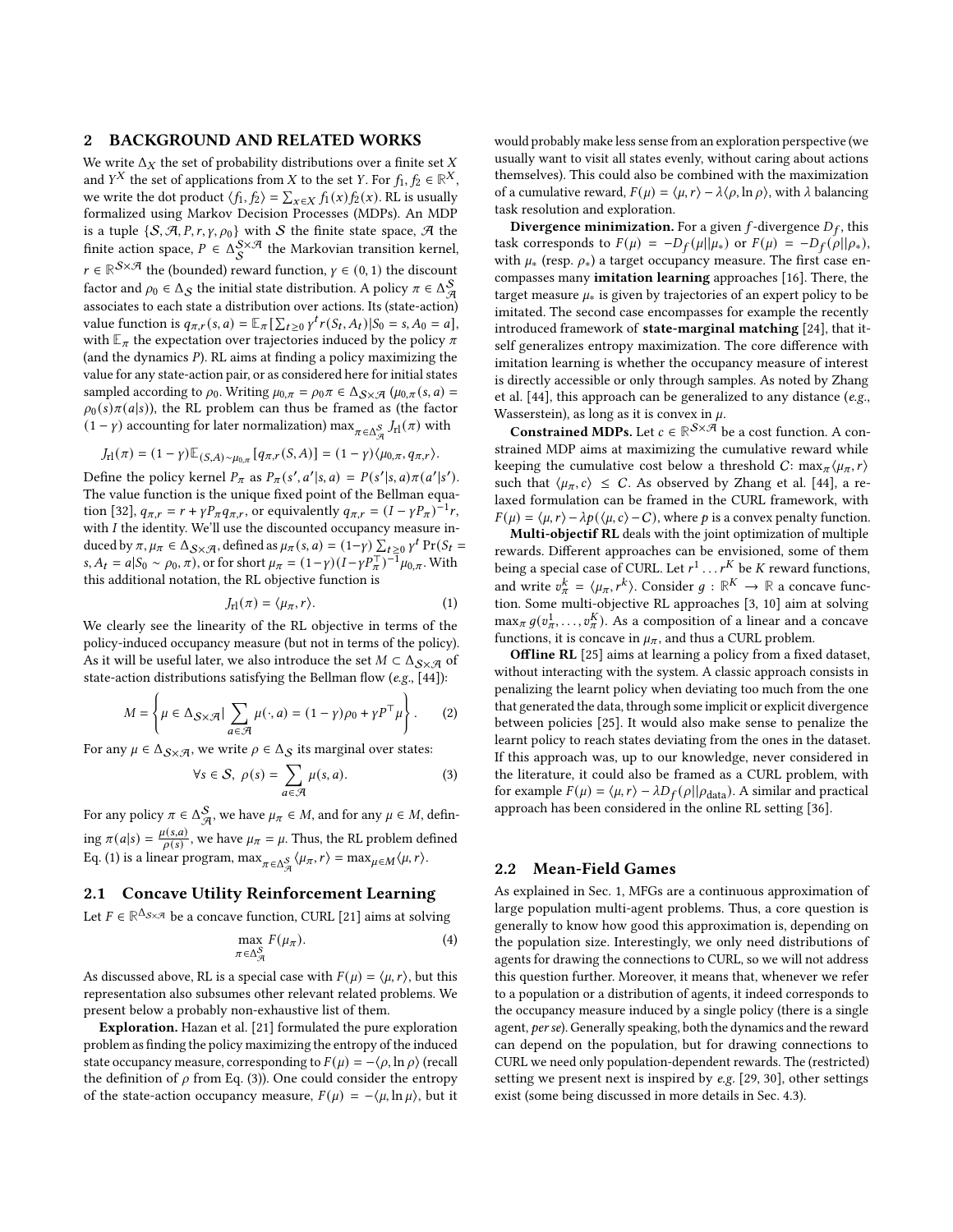An MFG is here a tuple  $\{S, A, P, R, \gamma, \rho_0\}$ . Everything is as in MDPs, except for the reward function  $\mathcal{R} \in \mathbb{R}^{\mathcal{S} \times \mathcal{A} \times \Delta_{\mathcal{S}}}$  that now also depends on the state-distribution of the population. For such a fixed distribution  $\rho \in \mathbb{R}^{\mathcal{S}}$ , we define the following MDP-like criterion:

$$
J(\pi, \rho) = (1 - \gamma) \mathbb{E}_{\pi} \left[ \sum_{t \ge 0} \gamma^t \mathcal{R}(S_t, A_t, \rho) | S_0 \sim \rho_0 \right]
$$

$$
= \langle \mu_{\pi}, \mathcal{R}(\cdot, \rho) \rangle. \tag{5}
$$

**Exploitability.** The exploitability  $\phi(\pi)$  of a policy  $\pi$  quantifies the maximum gain a representative player can get by deviating its policy from the rest of the population still playing  $\pi$ ,

$$
\phi(\pi) = \max_{\pi' \in \Delta_{\mathcal{A}}^{\mathcal{S}}} J(\pi', \rho_{\pi}) - J(\pi, \rho_{\pi}).
$$

The maximizer of  $J(\pi, \rho)$  for a fixed  $\rho$  is called a **best response** (optimal policy for the associated MDP).

Nash equilibrium. A Nash equilibrium is a policy satisfying  $\phi(\pi) = 0$ : there is nothing to gain from deviating from the population policy. The core problem of MFGs is to compute this Nash.

Monotonicity. Following Lasry and Lions [\[23\]](#page-8-4), a game is said to be **monotone** if for any  $\mu, \mu' \in \Delta_{\mathcal{S} \times \mathcal{A}}$ , we have (with  $\rho$  and  $\rho'$ being defined through Eq. [\(3\)](#page-1-1), again)  $\langle \mu - \mu', \mathcal{R}(\cdot, \rho) - \mathcal{R}(\cdot, \rho') \rangle \leq 0$ . This ensures existence of a Nash. If moreover the inequality is strict whenever  $\mu \neq \mu'$ , the game is said to be **strictly monotone**, which ensures uniqueness of the Nash [\[29\]](#page-8-12).

Separable reward. This special case will be of interest later. The reward is said to be separable if it decomposes as  $\mathcal{R}(s, a, \rho) =$  $\bar{r}(s, a) + \tilde{r}(s, \rho)$ . If in addition the following monotonicity condition holds, for all  $\rho \neq \rho' \in \Delta_{\mathcal{S}}, \langle \rho - \rho', \tilde{r}(\cdot, \rho) - \tilde{r}(\cdot, \rho') \rangle \leq 0$  (resp. < 0), then the game is monotone (resp. strictly monotone) [\[29\]](#page-8-12).

We will also consider less usual and slightly more general MFGs (sometimes referred to as Extended MFGs in the literature [\[18\]](#page-8-19)), where the reward now depends on the state-action distribution, rather than on the state-distribution,  $\mathcal{R} \in \mathbb{R}^{\mathcal{S} \times \mathcal{A} \times \Delta_{\mathcal{S} \times \mathcal{A}}}$ . The MDPlike criterion is thus  $J(\pi, \mu) = \langle \mu_{\pi}, \mathcal{R}(\cdot, \mu) \rangle$ . Similarly to the previous case, we will say that the game is monotone (resp. strictly) if for any  $\mu \neq \mu' \in \Delta_{\mathcal{S} \times \mathcal{A}}$ , we have  $\langle \mu - \mu', \mathcal{R}(\cdot, \mu) - \mathcal{R}(\cdot, \mu') \rangle \leq 0$  (resp. < 0). Existence or uniqueness of the Nash through this monotonicity is not readily available from the literature, as far as we know, at least in an MDP setting. Yet, it will be a direct consequence of Sec. [3.](#page-2-0)

#### 2.3 Related Works

As far as we know, this work is the first to connect CURL with MFGs. We briefly review relevant works of each of these fields.

CURL. All problems subsumed by CURL benefit from a large body of literature. For example, many articles address the problem of exploration in RL, not necessarily through the lens of entropy maximization (even though links can be drawn between predictingerror-based exploration and entropy maximization [\[24\]](#page-8-14)). As stated before, many IL algorithms minimize a divergence between occupancy measures. Yet, they do not do it directly, and rather optimize a variational bound (to get a saddle-point problem involving a difference of expectation, to avoid estimating the target density). The approach of Lee et al. [\[24\]](#page-8-14) for marginal matching minimizes a KL divergence differently, but the resulting algorithm is equivalent to the one of Hazan et al. [\[21\]](#page-8-1), which tackles more general problems. There are two approaches that address the general CURL problem: the one of Hazan et al. [\[21\]](#page-8-1) and the one of Zhang et al. [\[44\]](#page-8-3), discussed more extensively in Sec. [4.](#page-3-0) Concurrently to our work, Zahavy et al. [\[43\]](#page-8-20) also tackle the general CURL problem, by transforming it into a saddle-point problem, thanks to the Legendre-Fenchel transform of the concave objective. They then adapt the meta-algorithm of Abernethy and Wang [\[2\]](#page-8-21) and show that many algorithms handling special cases of CURL can be derived from it, yet relying on an explicit form of the convex conjugate of  $F$ . Our approach is different and complementary: we frame CURL as an MFG.

<span id="page-2-3"></span>MFGs. There is also a large body of literature on MFGs. We will focus on the part more closely related to machine learning. A seminal paper combining MFG with learning was proposed by Yang et al. [\[42\]](#page-8-9) who analyze the convergence of mean field Q-learning and Actor-Critic algorithms to Nash. Guo et al. [\[19\]](#page-8-7) also combine Qlearning with MFGs, through a fixed-point approach. Elie et al. [\[13\]](#page-8-22) studies the propagation of errors due to learning and its effect on the Nash equilibrium. Perrin et al. [\[30\]](#page-8-8) studies FP, both theoretically and empirically, when combined with learning. Perolat et al. [\[29\]](#page-8-12) introduces a mirror descent approach to MFG. These are only a few examples among others [\[26,](#page-8-23) [35,](#page-8-24) [41\]](#page-8-25). Connections between MFGs and GANs [\[7\]](#page-8-6) or Deep Learning architectures [\[12\]](#page-8-26) have also been established. We think that an interesting aspect of our contribution is that many progress made on the MFGs side could be readily beneficial to CURL, thanks to what will be presented in Sec. [4.3](#page-5-0) (but up to a compatible setting, this will be discussed in Sec. [4\)](#page-3-0). The converse may also be true: advances in CURL can benefit (possibly a subclass of) MFGs. Another relevant part of the MFG literature are potential MFGs (e.g., [\[8,](#page-8-10) [23\]](#page-8-4)), where the reward function derives from a potential function. Results similar to those that we state in Sec. [3](#page-2-0) appear there (link between monotonicity and concavity, maximizer and Nash), but within a different paradigm (notably, not within the MDP setting, possibly deterministic dynamics, specified through differential equations, finite horizon or even static case, etc.), and with no link to (CU)RL (e.g., [\[9,](#page-8-27) Prop. 1.10, Lemma 5.72]).

#### <span id="page-2-0"></span>3 CURL IS AN MFG

Now, we frame the CURL problem [\(4\)](#page-1-2) as an MFG. We handle first the general case  $F(\mu)$ , and then the special case  $F(\mu) = \langle \mu, r \rangle + G(\rho)$ , with possibly  $r = 0$ , as it has a specific structure representative of many problems depicted in Sec. [2.1.](#page-1-3)

General Case. Here, we consider the general CURL problem [\(4\)](#page-1-2). We define a potential MFG with the same dynamics, discount and initial distribution, but with reward deriving from the potential  $F$ :

<span id="page-2-1"></span>
$$
\forall \mu \in \Delta_{\mathcal{S} \times \mathcal{A}}, \ \mathcal{R}(\cdot, \mu) = \nabla F(\mu) \in \mathbb{R}^{\mathcal{S} \times \mathcal{A}}.
$$
 (6)

The next results link the concavity of  $F$  to the monotonicity of the game, and maximizers of CURL to Nash equilibria of the MFG.

<span id="page-2-2"></span>PROPERTY 1. The MFG defined Eq. [\(6\)](#page-2-1) is (strictly) monotone if and only if  $F$  is (strictly) concave.

PROOF. From basic convex optimization principles, we have

$$
F \text{ concave} \stackrel{(a)}{\Leftrightarrow} \forall \mu_1, \mu_2 \in \Delta_{\mathcal{S} \times \mathcal{A}}, \langle \mu_2 - \mu_1, \nabla F(\mu_2) - \nabla F(\mu_1) \rangle \le 0
$$
  
\n
$$
\stackrel{(b)}{\Leftrightarrow} \forall \mu_1, \mu_2 \in \Delta_{\mathcal{S} \times \mathcal{A}}, \langle \mu_2 - \mu_1, \mathcal{R}(\cdot, \mu_2) - \mathcal{R}(\cdot, \mu_1) \rangle \le 0
$$
  
\n
$$
\stackrel{(c)}{\Leftrightarrow} \text{ the MFG is monotone},
$$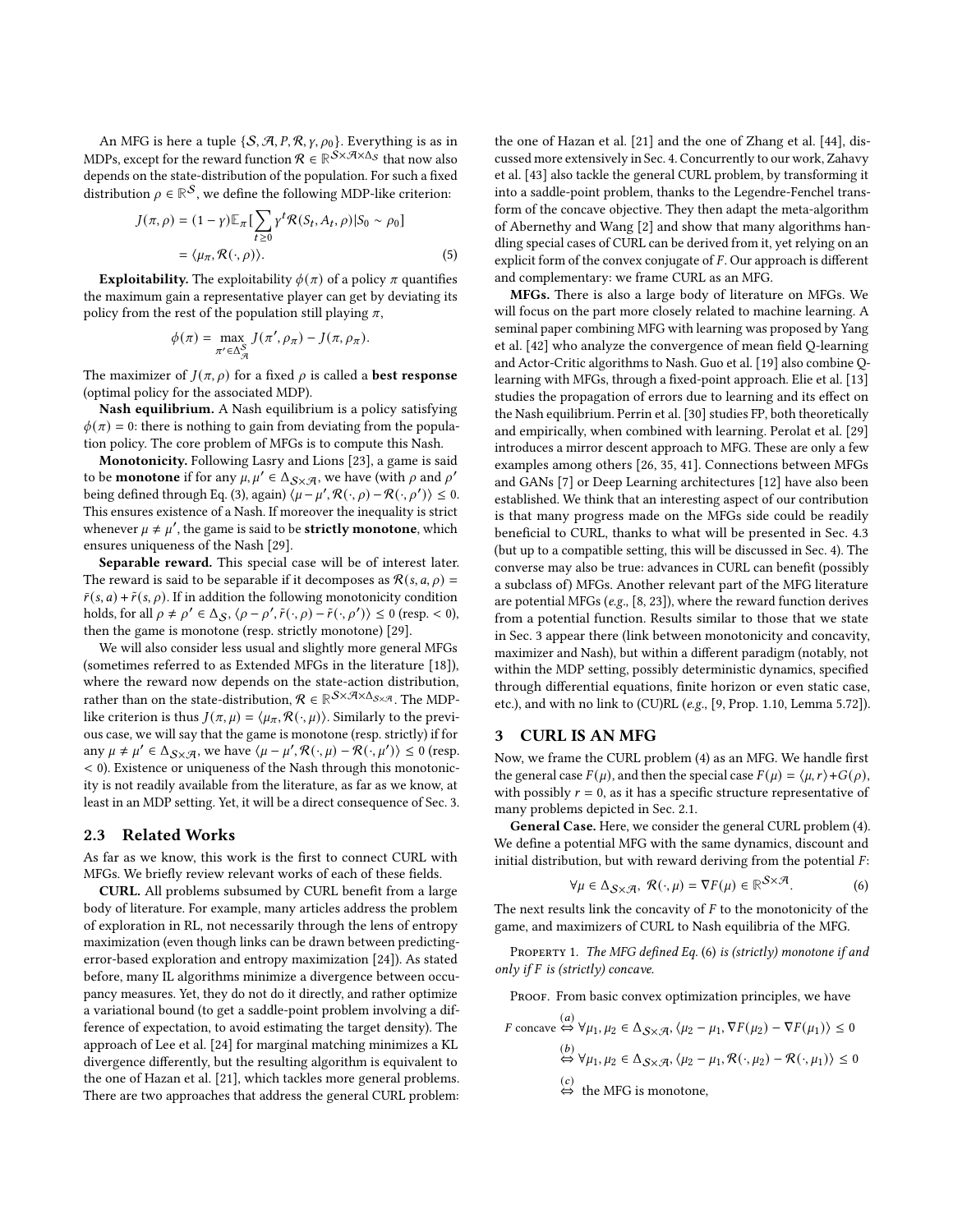with  $(a)$  by [\[27,](#page-8-28) Thm. 2.1.3],  $(b)$  by Eq.  $(6)$  and  $(c)$  by definition. The equivalence between strict concavity and strict monotonicity is obtained by replacing inequalities by strict ones for  $\mu_1 \neq \mu_2$ .  $\Box$ 

<span id="page-3-1"></span>THEOREM 1. Assume that  $F$  is concave. Any maximizer of the CURL problem [\(4\)](#page-1-2) is a Nash equilibrium of the MFG defined through reward [\(6\)](#page-2-1), and conversely any Nash is a maximizer.

Proof. We have that  $\max_{\pi \in \Delta_{\mathcal{A}}^S} F(\mu_{\pi}) = \max_{\mu \in M} F(\mu)$ , with  $M$  defined in Eq. [\(2\)](#page-1-4). The later is a concave program with linear constraints, so concavity of  $F$  ensures the existence of a maximizer, satisfying the optimality condition. Also, as seen in Sec. [2,](#page-1-5) for any policy  $\pi$ ,  $\mu_{\pi} \in M$ , and for any  $\mu \in M$ , there is an associated policy (the conditional on actions,  $\mu(s, a)/\rho(s)$ ). Therefore, we have

$$
\pi \text{ maximizer} \stackrel{(a)}{\Leftrightarrow} \langle \nabla F(\mu_{\pi}), \mu' - \mu_{\pi} \rangle \le 0, \ \forall \mu' \in M
$$
\n
$$
\stackrel{(b)}{\Leftrightarrow} \langle \mathcal{R}(\cdot, \mu_{\pi}), \mu_{\pi'} - \mu_{\pi} \rangle \le 0, \ \forall \pi' \in \Delta_{\mathcal{A}}^{\mathcal{S}}
$$
\n
$$
\Leftrightarrow \langle \mu'_{\pi}, \mathcal{R}(\cdot, \mu_{\pi}) \rangle \le \langle \mu_{\pi}, \mathcal{R}(\cdot, \mu_{\pi}) \rangle, \ \forall \pi' \in \Delta_{\mathcal{A}}^{\mathcal{S}}
$$
\n
$$
\stackrel{(c)}{\Leftrightarrow} J(\pi', \mu_{\pi}) \le J(\pi, \mu_{\pi}), \ \forall \pi' \in \Delta_{\mathcal{A}}^{\mathcal{S}}
$$
\n
$$
\stackrel{(d)}{\Leftrightarrow} \phi(\pi) = 0 \Leftrightarrow \pi \text{ is Nash},
$$

with  $(a)$  by optimality conditions,  $(b)$  by using the associated policy and Eq. [\(6\)](#page-2-1),  $(c)$  by def. of  $J$  and  $(d)$  by def. of exploitability.

Interestingly, the proof of Thm. [1](#page-3-1) shows an equivalence between the optimality conditions for CURL (that provides a global optimum, even though  $F(\mu_{\pi})$  is not concave in  $\pi$ , thanks to the relationship between  $\Delta_{\mathcal{A}}^{\mathcal{S}}$  and  $M$ ) and a null exploitability for MFG. As stated Sec. [2.2,](#page-1-6) existence or uniqueness of the Nash for this class of MFGs from (strict) monotonicity is not readily available in the literature, in this MDP setting. Yet, by Prop. [1](#page-2-2) monotonicity and concavity are equivalent, by Thm. [1](#page-3-1) the set of CURL maximizers and that of MFG Nash equilibria are equal, so the result holds readily (uniqueness in M thanks to strict concavity implying uniqueness in  $\Delta_{\mathcal{A}}^{\mathcal{S}}$  here).

A Relevant Special Case. We consider CURL [\(4\)](#page-1-2) when  $F$  takes the form ( $\rho$  as in Eq. [\(3\)](#page-1-1))

$$
F(\mu) = \langle \mu, r \rangle + G(\rho), \tag{7}
$$

with  $r$  being possibly null and  $G$  being a differentiable potential function. This is representative of a number of examples of Sec. [2.1.](#page-1-3) For this, we define the MFG with the following separable reward,

$$
\mathcal{R}(s, a, \rho) = \bar{r}(s, a) + \tilde{r}(s, \rho) \text{ with } \bar{r} = r \text{ and } \tilde{r}(\cdot, \rho) = \nabla G(\rho). \quad (8)
$$

We have the counterparts of Prop. [1](#page-2-2) and Thm. [1.](#page-3-1)

<span id="page-3-4"></span>PROPERTY 2. The MFG defined Eq. [\(8\)](#page-3-2) is (strictly) monotone if and only if  $G$  is (strictly) concave.

PROOF. This is similar to the proof of Prop. [1.](#page-2-2) We have

$$
G \text{ concave} \Leftrightarrow \forall \rho_1, \rho_2 \in \Delta_{\mathcal{S}}, \langle \rho_1 - \rho_2, \nabla G(\rho_1) - \nabla G(\rho_2) \rangle \le 0
$$

$$
\Leftrightarrow \forall \rho_1, \rho_2 \in \Delta_{\mathcal{S}}, \langle \rho_1 - \rho_2, \tilde{r}(\cdot, \rho_1) - \tilde{r}(\cdot, \rho_2) \rangle \le 0.
$$

The equivalence between the last condition and (strict) monotonic-ity follows from [\[29,](#page-8-12) Lemma 2].  $\Box$ 

THEOREM 2. Assume that  $G$  is concave. Any maximizer of the CURL problem [\(4\)](#page-1-2) with  $F$  defined in Eq. [\(7\)](#page-3-3) is a Nash equilibrium of the MFG defined through reward [\(8\)](#page-3-2), and conversely.

PROOF. The proof follows globally the same lines as the one of Thm. [1.](#page-3-1) As G is concave in  $\rho$ , and  $\rho$  being the marginal of  $\mu$ ,  $F$  is concave in  $\mu$ . Therefore, satisfying the optimality conditions provides a global optimizer. Before proceeding further, notice that  $\nabla F(\mu) = r + \nabla_{\mu} G(\rho)$ . Using the chain rule, we have

$$
\frac{\partial G(\rho)}{\partial \mu(s,a)} = \frac{\partial G(\rho)}{\partial \rho(s)} \frac{\partial \rho(s)}{\partial \mu(s,a)} = \frac{\partial G(\rho)}{\partial \rho(s)} \frac{\partial \sum_{a' \in \mathcal{A}} \mu(s,a')}{\partial \mu(s,a)} = \frac{\partial G(\rho)}{\partial \rho(s)}.
$$

Therefore, we have

$$
\langle \mu', \nabla_{\mu} G(\rho) \rangle = \sum_{s,a} \mu'(s, a) \frac{\partial G(\rho)}{\partial \rho(s)} = \sum_{s} \frac{\partial G(\rho)}{\partial \rho(s)} \sum_{a} \mu'(s, a)
$$

$$
= \sum_{s} \frac{\partial G(\rho)}{\partial \rho(s)} \rho'(s) = \langle \rho', \nabla G(\rho) \rangle.
$$

Hence, we have  $\pi$  maximizer

$$
\Leftrightarrow \langle \nabla F(\mu_{\pi}), \mu' - \mu_{\pi} \rangle \le 0 \qquad \forall \mu' \in M
$$

$$
\Leftrightarrow \langle r + \nabla_\mu G(\rho_\pi), \mu' - \mu_\pi \rangle \le 0 \qquad \forall \mu' \in M
$$

$$
\Leftrightarrow \langle \mu', r \rangle + \langle \rho', \nabla G(\rho_{\pi}) \rangle \le \langle \mu_{\pi}, r \rangle + \langle \rho_{\pi}, \nabla G(\rho_{\pi}) \rangle \qquad \forall \mu' \in M
$$

 $\in \Delta_{\mathcal{A}}^{\mathcal{S}}$ 

$$
\Leftrightarrow J(\pi', \mu_{\pi}) \leq J(\pi, \mu_{\pi}) \qquad \forall \pi'
$$

$$
\Leftrightarrow \phi(\pi) = 0 \Leftrightarrow \pi \text{ is Nash.}
$$

This proves the stated result.  $\Box$ 

One should be meticulous about uniqueness properties in this case. We have shown in Prop. [2](#page-3-4) the equivalence between the strict concavity of  $G$  and the strict monotonicity of the game, hence uniqueness of the Nash. Yet, what is unique in this case is the population  $\rho_{\pi}$ , but not necessarily the joint distribution  $\mu_{\pi}$  or the policy  $\pi$  (e.g., an MDP with two actions having the same effect).

This equivalence between CURL and MFG is interesting, because any algorithm designed for this setting of MFGs can be readily applied to CURL, and conversely, at least when the MFG is potential and when the dynamics does not depend on the population.

#### <span id="page-3-0"></span>4 ALGORITHMS

<span id="page-3-3"></span><span id="page-3-2"></span>Before presenting algorithms, we discuss how to measure their progresses. From a CURL viewpoint, it is natural to measure how  $F$  increases with iterates. Yet, the maximum is usually not known a priori. From an MFG perspective, it may be more natural to use exploitability, that we know should be zero at optimality. Yet, it is more costly, as its evaluation requires computing a best response. Now, we will show that the seminal approach to CURL is indeed FP for MFGs, and connect it to Frank-Wolfe. Then, we will discuss briefly other algorithms specific to either CURL or MFGs.

# 4.1 On Hazan et al. [\[21\]](#page-8-1) Approach, Fictitious Play and Frank-Wolfe

Hazan et al. [\[21\]](#page-8-1) approach. As far as we know, the first approach that addresses the general CURL problem was proposed by Hazan et al. [\[21\]](#page-8-1). They consider the case  $F(\mu) = G(\rho)$  (so a special case of what was studied in Sec. [3,](#page-2-0) but the approach could readily be extended to a general  $F(\mu)$ ). For a set of  $k$  policies  $C = (\pi_0, \dots, \pi_{k-1})$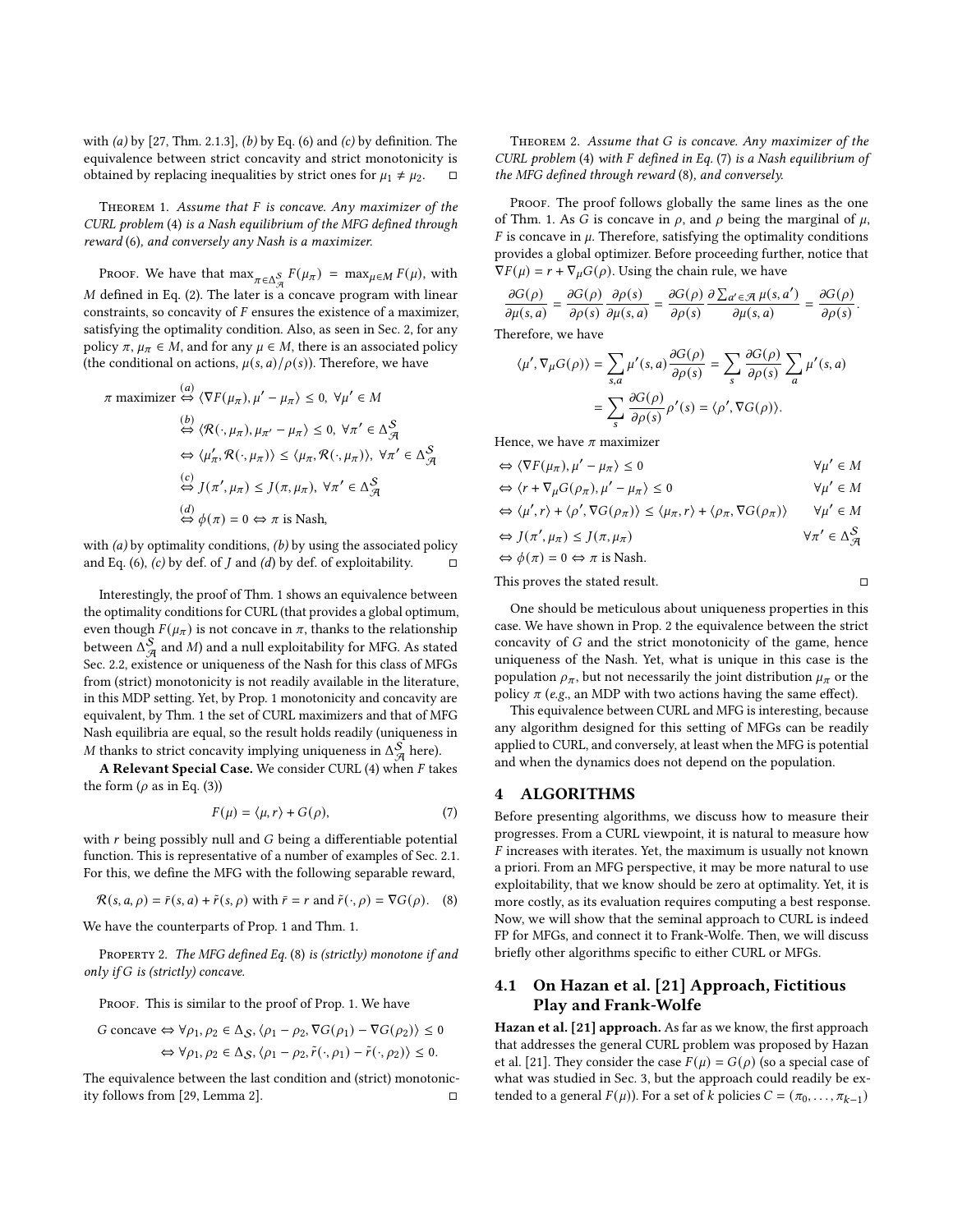| Algorithm 1: Hazan et al. [21] algorithm. |  |  |  |
|-------------------------------------------|--|--|--|
|-------------------------------------------|--|--|--|

<span id="page-4-0"></span>**Input:** Step size  $\eta$ , number of iterations *T*, initial policy  $\pi_0$ Set  $C_0 = (\pi_0)$ ,  $\alpha_0 = 1$ ,  $\pi_{\text{mix},0} = (\alpha_0, C_0)$ ; for  $t = 0, \ldots, T-1$  do Compute  $\pi_{t+1}$ , optimal for reward  $\nabla G(\rho_{\pi_{\text{mix}}}) \in \mathbb{R}^{\mathcal{S}}$ ; Update  $\pi_{\text{mix},t+1} = (\alpha_{t+1}, C_{t+1})$  with  $C_{t+1} = (C_t, \pi_{t+1})$ and  $\alpha_{t+1} = ((1 - \eta)\alpha_t, \eta);$ return  $\pi_{mix,T}$ 

and weights  $\alpha \in \Delta_{\{0,\ldots,k-1\}}$ , they define the non-stationary policy  $\pi_{mix}$  as the one that samples a policy  $\pi_i$  with probability  $\alpha_i$ in the initial state, and this policy is used for the whole trajectory. The induced occupancy measure satisfies  $\rho_{\pi_{mix}} = \sum_{i=0}^{k-1} \alpha_i \rho_{\pi_i}$ . Their approach is inspired by Frank-Wolfe [\[14\]](#page-8-11), and is depicted in Alg. [1](#page-4-0) (here assuming a known model). The mixing policy is initialized with some given policy. At iteration  $t$ , a new policy being the best response to the MDP defined through the reward  $\nabla G(\rho_{\pi_{\text{mix}}})$  is added to the mixture, and the set of weights is updated according to a predefined learning rate. Therefore, the CURL problem is reduced to a sequence of MDP problems. Notice that what characterizes the optimality of the policy is the state occupancy measure it induces. Therefore, instead of returning the nonstationary policy  $\pi_{\text{mix}, T}$ , one could return the stationary policy  $\pi_{\text{sta}, T}(a|s) = \sum_{t=0}^{T} \alpha_T(t) \rho_{\pi_t}(s) \pi_t(a|s) (\sum_{t=0}^{T} \alpha_T(t) \rho_{\pi_t}(s))^{-1}$ , as it induces the same state occupancy measure. This implies that Alg. [1](#page-4-0) is indeed Fictitious Play, as explained further later. Notice also that on an abstract way, the approach of Lee et al. [\[24\]](#page-8-14) is exactly the same: it differs from  $[21]$  in the kind of function  $G$  considered (specifically a KL divergence for [\[24\]](#page-8-14)), and on how approximations are done without knowledge of the domain (something we will not address here, but that comes with guarantees for Hazan et al. [\[21\]](#page-8-1)).

<span id="page-4-1"></span>

| <b>Algorithm 2: Fictitious Play [30].</b>                                                                       |
|-----------------------------------------------------------------------------------------------------------------|
| <b>Input:</b> number of iterations T, initial policy $\pi_0$                                                    |
| Set $\bar{\mu}_0 = \mu_{\pi_0}$ ;                                                                               |
| for $t = 0, , T - 1$ do                                                                                         |
| Compute $\pi_{t+1} \in \operatorname{argmax}_{\pi \in \Delta_{\mathcal{A}}^{\mathcal{S}}} J(\pi, \bar{\mu}_t);$ |
| Update $\bar{\mu}_{t+1} = \frac{1}{t+2} \mu_{\pi_{t+1}} + \frac{t+1}{t+2} \bar{\mu}_t;$                         |
| return $\bar{\pi}_T: \bar{\pi}_T(a s) = \frac{\bar{\mu}_T(s,a)}{\bar{\rho}_T(s)}$                               |

Fictitious Play. It is originally an iterative algorithm for repeated games [\[33\]](#page-8-29), where each agent plays optimally according to an empirical expectation of past observed strategies. It has been adapted to MFGs [\[8,](#page-8-10) [30\]](#page-8-8) with the approach summarized in Alg. [2.](#page-4-1) This is for the case where  $\mathcal{R} \in \mathbb{R}^{\tilde{\mathcal{S}} \times \mathcal{A} \times \Delta_{\mathcal{S} \times \mathcal{A}}}$ , but one just needs to replace  $J(\pi, \bar{\mu}_t)$  by  $J(\pi, \bar{\rho}_t)$  (with  $\bar{\rho}$  still the marginal of  $\bar{\mu}$ , as defined Eq. [\(3\)](#page-1-1)) to cover the other case. The algorithm is initialized for some  $\pi_0$ , and at each iteration a best response is computed by maximizing  $J(\pi, \bar{\mu}_t)$  (Eq. [\(5\)](#page-2-3)), with  $\bar{\mu}_t$  the average of all past stateaction occupancy measures (associated to all past best responses). The output policy is the stationary one having  $\bar{\mu}_T$  as associated occupancy measure (see Sec. [2\)](#page-1-5). With this, we can easily see that Alg. [1](#page-4-0) is indeed an FP approach, equivalent to Alg. [2.](#page-4-1) With the

choice  $\eta = \frac{1}{t+2}$ , we have that  $\rho_{\pi_{\text{mix},t}} = \bar{\rho}_t$ . With the MFG defined in Sec. [3,](#page-2-0) that is, with reward  $\mathcal{R}(\cdot,\rho) = \nabla G(\rho)$  (Eq. [\(8\)](#page-3-2)), maximizing  $J(\pi, \bar{\rho}_t)$  is equivalent to solving the MDP with reward  $\nabla G(\rho_{\text{mix}})$ . Eventually, both policies  $\pi_{\text{mix}, T}$  (non-stationary) and  $\bar{\pi}_T$  (stationary) induce the same state occupancy measure, and thus the same solution to the problem.

Frank-Wolfe. Now, we take advantage of the relationship between CURL and MFGs to provide a new interpretation of FP for (potential) MFGs as equivalent to Frank-Wolfe (FW) applied to the original optimization problem. This notably allows to provide the first convergence rate for discrete-time FP in this setting. As seen before, CURL [\(4\)](#page-1-2) can be defined solely in terms of occupancy measure, max<sub> $u \in M$ </sub>  $F(\mu)$ . The set  $M$  [\(2\)](#page-1-4) being defined as a set of linear constraints, it is a convex set. With  $F$  concave and  $M$  convex, we can readily apply FW. With  $\mu_0 \in M$ , for all  $t \geq 0$ ,

$$
\mu_{t+1/2}\in\mathop{\rm argmax}_{\mu\in M}\langle\mu,\nabla F(\mu_t)\rangle\text{ and }\mu_{t+1}=(1-\eta_{t+1})\mu_t+\eta_{t+1}\mu_{t+1/2}.
$$

First, one searches for the element of  $M$  which is the most collinear with the gradient. Then, this is used to update the estimate, so as to stay in the domain,  $\mu_{t+1} = (1 - \eta_{t+1})\mu_t + \eta_{t+1}\mu_{t+1/2}$ . With  $\eta_t = \eta$ , we retrieve the occupancy measures induced by the mixing policy of [\[21\]](#page-8-1), and with  $\eta_t = \frac{1}{t+1}$  we obtain the averaging of FP. Now, for the inner optimization problem, observe that

$$
\max_{\mu \in M} \langle \mu, \nabla F(\mu_t) \rangle = \max_{\pi \in \Delta_{\mathcal{A}}^{\mathcal{S}}} \langle \mu_{\pi}, \nabla F(\mu_t) \rangle,
$$

which corresponds exactly to the best response computed in both Algs. [1](#page-4-0) and [2.](#page-4-1) So, both are indeed special instances of FW. This is not new for the approach of Hazan et al. [\[21\]](#page-8-1), who refer explicitly to FW (but do not make any connection to FP or MFGs, or games in general), but this is new regarding FP for (potential) MFGs, as far as we know. This leads to the following result.

<span id="page-4-3"></span>Theorem 3. Consider a monotone potential MFG, that is such that  $\mathcal{R}(\cdot, \mu) = \nabla F(\mu)$  with F concave (Prop. [1\)](#page-2-2). Write  $R = \max_{u, u' \in M} ||\mu \mu' \parallel$  the diameter of M. Let  $\mu_* \in M$  be a maximizer of F (or equiva-lently by Thm. [1,](#page-3-1) let  $\pi_*(a|s) = \mu_*(s, a)/\rho_*(s)$  be a Nash of the MFG). Assume that the reward is  $\beta$ -Lipschitz in the sense that  $\forall \mu, \mu' \in$  $\Delta_{\mathcal{S}\times\mathcal{A}},\|\mathcal{R}(\cdot,\mu)-\mathcal{R}(\cdot,\mu')\|\leq \hat{\beta}\|\mu-\mu'\|.$  Generally speaking, the exploitability is bounded by the suboptimality. For any  $\pi \in \Delta_{\mathcal{A}}^{\mathcal{S}}$ .

$$
\phi(\pi) \leq F(\mu_*) - F(\mu_\pi) + R\sqrt{2\beta(F(\mu_*) - F(\mu_\pi))}.
$$

Specifically, by running FW/FP for T iterations, with  $\eta_t = \frac{2}{t+1}$ ,

$$
\phi(\pi_T)\leq \frac{2\beta R^2}{\sqrt{T+1}}+\frac{2\beta R^2}{T+1}\text{ with }\pi_T(a|s)=\frac{\mu_T(s,a)}{\rho_T(s)}.
$$

PROOF. First, notice that the  $\beta$ -Lipschitzness of the reward is equivalent to the classic  $\beta$ -smoothness of the function  $F$ . For the first result, we will exploit the equivalence between upper-bounding the exploitability  $\phi(\pi)$  and upper-bounding the optimality condition  $\langle \nabla F(\mu_{\pi}), \mu' - \mu_{\pi} \rangle$  (for arbitrary  $\mu' \in M$ ). Indeed, from the proof of Thm. [1,](#page-3-1) let  $\epsilon > 0$  and  $\pi \in \Delta_{\mathcal{A}}^{\mathcal{S}}$  be an arbitrary policy,

<span id="page-4-2"></span>
$$
\forall \mu' \in M, \langle \nabla F(\mu_{\pi}), \mu' - \mu_{\pi} \rangle \le \epsilon \Leftrightarrow \phi(\pi) \le \epsilon. \tag{9}
$$

For any  $\mu' \in M$ , with a simple decomposition, we have that

$$
\langle \nabla F(\mu_{\pi}), \mu' - \mu_{\pi} \rangle = \langle \nabla F(\mu_{*}), \mu' - \mu_{\pi} \rangle + \langle \nabla F(\mu_{\pi}) - \nabla F(\mu_{*}), \mu' - \mu_{\pi} \rangle.
$$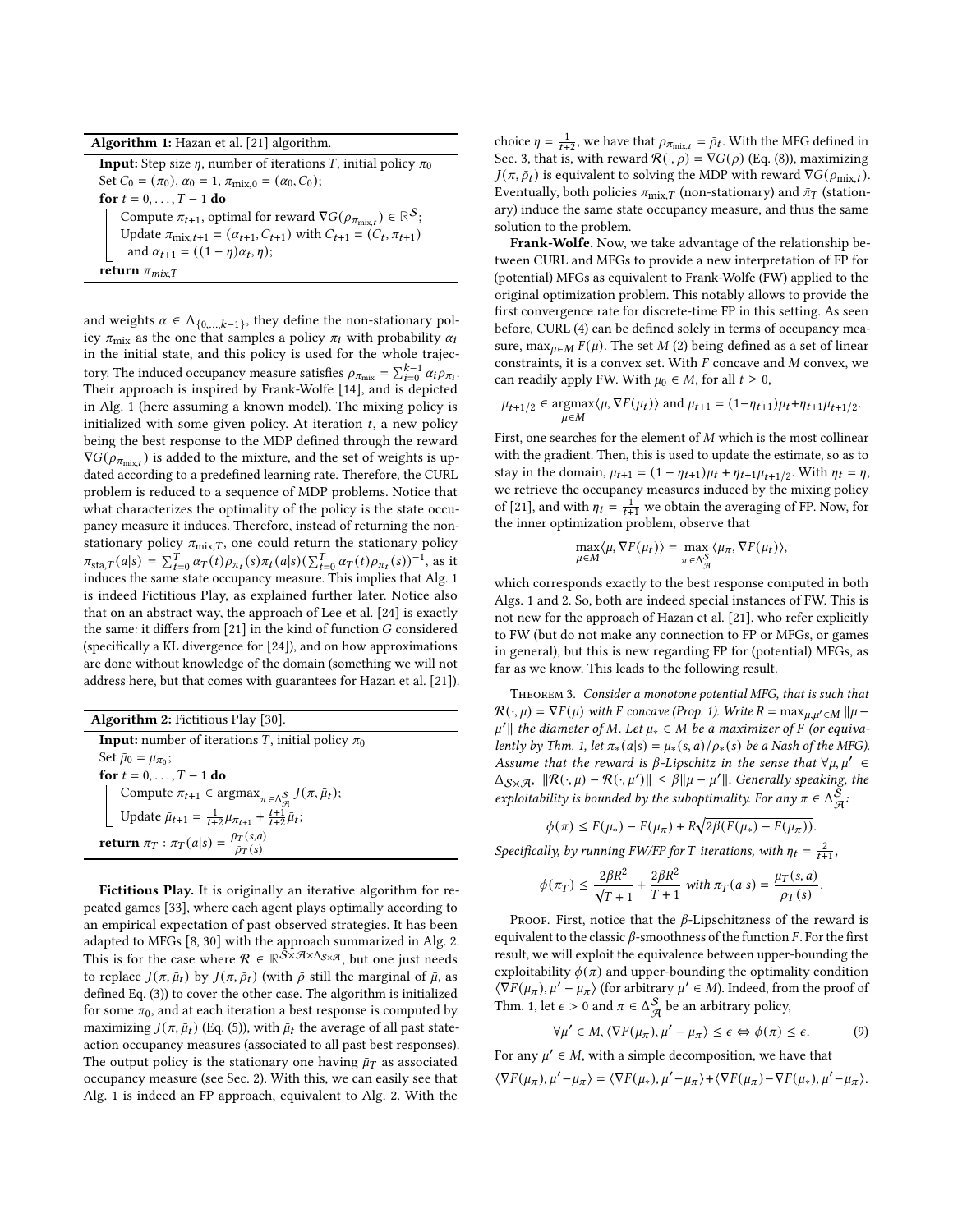We now upper-bound each of these two terms. For the first one:

$$
\langle \nabla F(\mu_*), \mu' - \mu_\pi \rangle = \langle \nabla F(\mu_*), \mu' - \mu_* \rangle + \langle \nabla F(\mu_*), \mu_* - \mu_\pi \rangle
$$
  
\n(a)  
\n
$$
\leq \langle \nabla F(\mu_*), \mu_* - \mu_\pi \rangle \leq F(\mu_*) - F(\mu_\pi),
$$

with  $(a)$  by optimality conditions and  $(b)$  by concavity of  $F$ . For the second term, we have the following, using notably a classic result from convex optimization for  $\beta$ -smooth functions,

$$
\langle \nabla F(\mu_{\pi}) - \nabla F(\mu_{*}), \mu' - \mu_{\pi} \rangle
$$
  
\n(a)  
\n
$$
\leq ||\nabla F(\mu_{\pi}) - \nabla F(\mu_{*})|| ||\mu' - \mu_{\pi}|| \leq R ||\nabla F(\mu_{\pi}) - \nabla F(\mu_{*})||
$$
  
\n(c)  
\n
$$
\leq R \sqrt{2\beta (\langle \nabla F(\mu_{*}), \mu_{\pi} - \mu_{*} \rangle + F(\mu_{*}) - F(\mu_{\pi}))}
$$
  
\n(d)  
\n
$$
\leq R \sqrt{2\beta (F(\mu_{*}) - F(\mu_{\pi}))},
$$

with  $(a)$  by Cauchy-Schwartz,  $(b)$  by def. of the diameter,  $(c)$  by [\[6,](#page-8-30) Lemma 3.5] applied to  $-F$  and (d) by optimality conditions. Combining both bounds with the equivalence result of Eq. [\(9\)](#page-4-2), we get the first stated result. For the second inequality, the set  $M$  being convex, and  $F$  being concave, we can apply the classic convergence result for FW (e.g., [\[6,](#page-8-30) Thm. 3.8]) to obtain

$$
F(\mu_*) - F(\mu_T) \le \frac{2\beta R^2}{T+1}.
$$

Plugging this into the exploitability bound allows concluding.  $\square$ 

Perrin et al. [\[30\]](#page-8-8) showed that continuous-time FP (time of iterations, so a theoretical construct) enjoys a rate  $\phi(T) = O(T^{-1})$ for monotone MFGs. They conjectured a rate  $\phi(T) = O(T^{-1/2})$ for discrete-time FP. This is exactly what provides Thm. [3,](#page-4-3) yet under stronger assumptions (the MFG needs to be potential, and the reward  $\beta$ -Lipschitz). The reward smoothness may not be always satisfied, as for the entropy example. Yet, a smoothed objective can also be considered (e.g., a smoothed version  $H_{\epsilon}(\rho) = -\langle \rho, \ln(\rho + \epsilon) \rangle$ of the entropy [\[21\]](#page-8-1)). Notice also that we prove that the exploitability is upper-bounded by the suboptimality. Thus, any better bound on FW (e.g., based on stronger assumptions) would translate readily into a faster decrease of the exploitability. FW has been extended to saddle-point problems, and in the bilinear case shown to be equivalent to FP [\[17,](#page-8-31) [20\]](#page-8-32). However, our connection between FW and FP for MFGs is new, to the best of our knowledge.

#### <span id="page-5-2"></span>4.2 Online Mirror Descent

<span id="page-5-1"></span>

| <b>Algorithm 3: Online Mirror Descent [29].</b>                                                                                        |
|----------------------------------------------------------------------------------------------------------------------------------------|
| <b>Input:</b> number of iterations T, initial policy $\pi_0$ , parameter $\alpha$                                                      |
| Set $Q_0 = 0$ ;                                                                                                                        |
| for $t = 0, , T - 1$ do                                                                                                                |
|                                                                                                                                        |
| Compute $q_{\pi_t, \mathcal{R}(\cdot, \mu_{\pi_t})}$ ;<br>Update $Q_{t+1} = Q_t + \alpha q_{\pi_t, \mathcal{R}(\cdot, \mu_{\pi_t})}$ ; |
| Define $\pi_{t+1}$ = softmax( $Q_{t+1}$ );                                                                                             |
| return $\pi_T$                                                                                                                         |

To emphasize the potential benefits of addressing the CURL problem under the MFG point of view, we specifically consider the Online Mirror Descent algorithm (Alg. [3\)](#page-5-1), recently adapted to solve MFGs [\[29\]](#page-8-12). It is empirically faster than FP on various MFGs and comes with additional advantages. The algorithm is initialized with a policy  $\pi_0$ . At each iteration, the policy  $\pi_t$  being given, one can compute or estimate the associated occupancy measure  $\mu_{\pi}$ . (as before, considering a state occupancy measure just amounts to replacing  $\mu$  by  $\rho$ ). This being fixed, one can compute the stateaction value function  $q_{\pi_t, \mathcal{R}(\cdot, \mu_{\pi_t})} \in \mathbb{R}^{\mathcal{S} \times \mathcal{A}}$  of the policy  $\pi_t$  with the reward being  $r = \mathcal{R}(\cdot, \mu_{\pi_t})$ . This is a first advantage compared to FP: one simply needs to perform a policy evaluation step instead of computing a best response (that is, solving a full MDP). Then, the scaled value function is accumulated in  $Q_{t+1} \in \mathbb{R}^{S \times \mathcal{A}}$ . This is a second advantage compared to FP: it might be easier to accumulate value functions rather than occupancy measures, especially in an approximate case (not covered here, again). Eventually, the policy is simply the softmax of the scaled sum of past value functions (hence the parameter  $\alpha$  can be understood as an inverse temperature). Perolat et al. [\[29\]](#page-8-12) show the convergence of a continuous-time variation of this algorithm (here, the time is the iteration time  $t$ , so this corresponds to a theoretical abstraction of Alg. [3\)](#page-5-1). Notice that this OMD for MFGs can be seen as a generalization of Mirror-Descent Policy Iteration [\[15\]](#page-8-33) (retrieved for linear  $F$ ), which is an abstraction of efficient deep RL algorithms such as TRPO [\[34\]](#page-8-34), MPO [\[1\]](#page-8-35) or M-RL [\[38\]](#page-8-36), and which comes with strong theoretical guarantees in the RL setting [\[37\]](#page-8-37). Thus, provided a good density estimator (e.g., a normalizing flow [\[28\]](#page-8-38)), this could be a good basis for a deep MFG agent, but this is beyond the scope of the current paper.

### <span id="page-5-0"></span>4.3 Other Algorithms

CURL-related algorithms. Apart from [\[21\]](#page-8-1) discussed above, Zhang et al. [\[44\]](#page-8-3) also address the general problem, by introducing a policy gradient approach to CURL. It is a gradient ascent of  $F(\mu_{\pi})$ according to  $\pi$ . Even though F is not concave in  $\pi$ , they provide a global convergence result for their approach, exploiting a so-called "hidden concavity" (roughly speaking, exploiting the fact that  $\Delta_{\mathcal{A}}^{\mathcal{S}}$ and  $M$  are in bijection, which is true at least for the tabular case). The naive gradient  $\nabla_{\pi} F(\mu_{\pi})$  (obtained using the chain-rule) cannot be estimated in general. They thus exploit the Legendre-Fenchel transform of  $-F$  to express this gradient as the solution of a saddlepoint problem, involving quantities that are easier to estimate. As such, their approach can be considered as a reduction from CURL to a sequence of (zero-sum) games. We will focus for the rest of this paper on the simpler case where CURL is reduced to a sequence of MDP problems, at most. The concurrent work of Zahavy et al. [\[43\]](#page-8-20) provides a meta-algorithm for solving the CURL problem, that can be instantiated by combining regret minimizing algorithms (one for the best response, one for computing the reward as a function of all past occupancy measures). They also retrieve FW as a special case. Contrary to OMD, they require to compute best responses (except if relying on non-stationary, finite horizon RL), and the reward to be considered at each iteration depends on all past occupancy measures (instead of the last one only). It also relies on the conjugate of  $F$ .

MFG-related algorithms. We covered the MFG literature in Sec. [2,](#page-1-5) especially the part dealing with MDPs and learning. However, many of these approaches, e.g. [\[4,](#page-8-39) [5,](#page-8-40) [19,](#page-8-7) [35,](#page-8-24) [40\]](#page-8-41), rely on a fixed-point setting, and make an implicit ergodic assumption, effectively getting ride of the initial state distribution. We explain briefly why, ignoring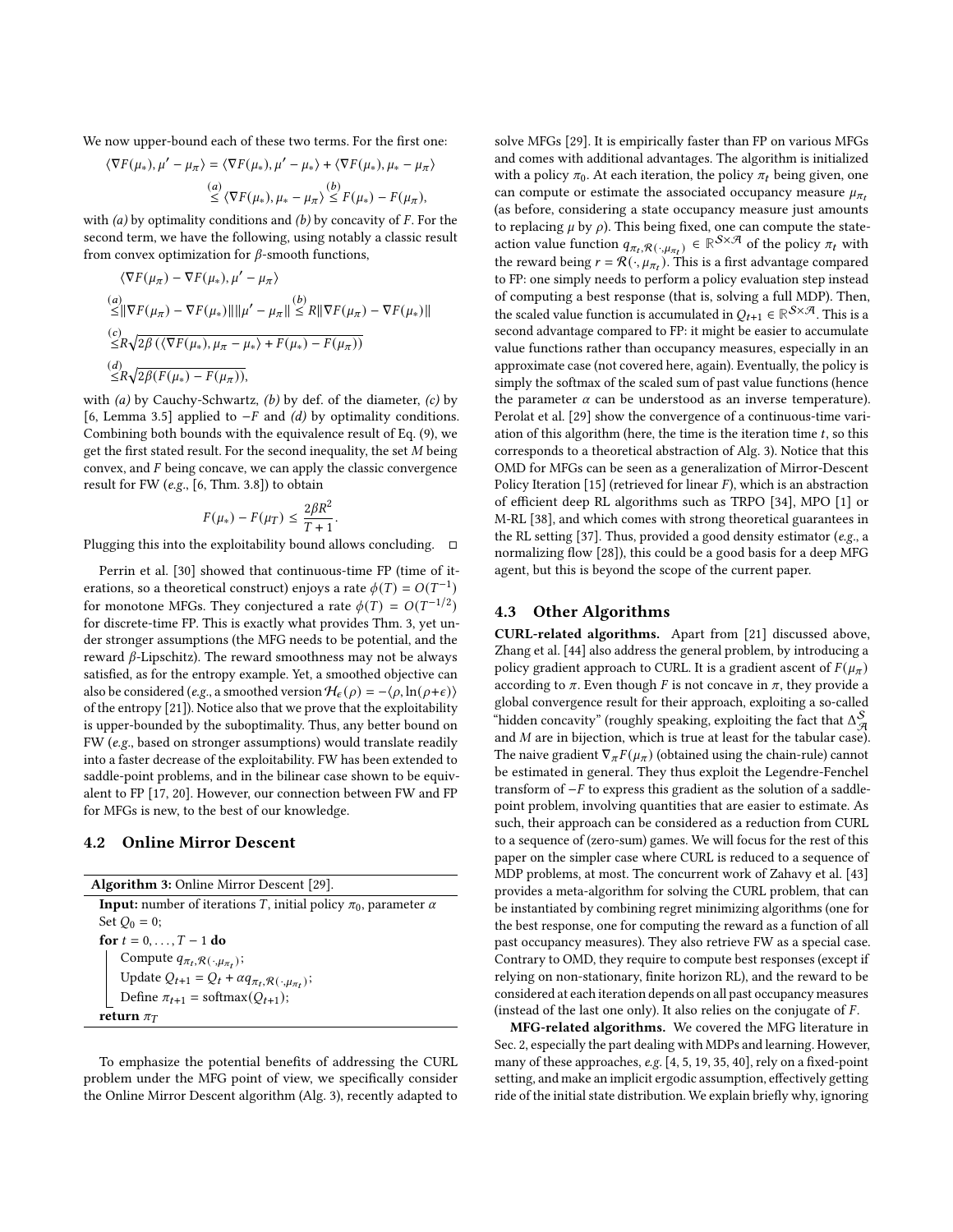the additional dependency of the dynamics to the population usually considered. For  $\rho \in \Delta_{\mathcal{S}}$ , define  $\Gamma_1(\rho) \in \Delta_{\mathcal{A}}^{\mathcal{S}}$  the optimal policy for the reward  $\mathcal{R}(\cdot,\rho)$ . Slightly abusing notations, write  $P_{\pi}$  the policyinduced state-transition kernel  $(P_\pi(s'|s) = \sum_a \pi(a|s)P(s'|s, a))$ . For  $\pi \in \Delta_{\mathcal{A}}^{\mathcal{S}}$  and  $\rho \in \Delta_{\mathcal{S}}$ , define  $\Gamma_2(\pi, s) = P_{\pi}^{\top} \rho \in \Delta_{\mathcal{S}}$ , the state distribution obtained by starting from  $\rho$  and applying  $\pi$  for one step. Then, define  $\Gamma(\rho) = \Gamma_2(\Gamma_1(\rho), \rho) \in \Delta_{\mathcal{S}}$ . These works make structural assumptions about the MDP so that Γ is a contraction (which do not hold for finite MDPs [\[11\]](#page-8-42)), and the Nash equilibrium is then the fixed point of this operator,  $\rho_* = \Gamma(\rho_*)$ . First, notice that  $\rho^*$  is a stationary distribution, not a discounted occupancy measure, so  $\rho^* \notin M$ . So, this does not provide a solution to the defined CURL problem. Second, this notion of Nash equilibrium is different from the one we considered. We do require a representative player to not be able to gain something when both this player and the population start from the initial state distribution. With the fixed-point approach, it is required from the representative player to not be able to gain something when the population is already at equilibrium (that is, has reached its asymptotic behavior). For these reasons, applying the family of related algorithms to the CURL  $\frac{1}{2}$  $\frac{1}{2}$  $\frac{1}{2}$  problem is not obvious<sup>1</sup>. Yet, algorithms framed for the setting considered here (and not introduced in this paper) can already be of interest for CURL, as illustrated empirically next.

# 5 NUMERICAL ILLUSTRATION

This section aims at providing additional evidences of the benefits from connecting CURL and MFGs, through a set of numerical illustrations. We consider an environment simple enough to be visualized and instantiate on it a number of special cases of CURL, depicted in Sec. [2.1.](#page-1-3) We consider the model to be known and compute best responses exactly (or do exact policy evaluation). Our aim is to compare a representative algorithm for CURL, the one from Hazan et al. [\[21\]](#page-8-1) that we have shown to be equivalent to FP in an MFG context, to an algorithm only considered in the MFG setting, namely OMD [\[29\]](#page-8-12). What we do not address here is the approximate case. Yet, each of the problems considered is not straightforward, even with a known model. Moreover, we think that density estimation methods considered in the literature [\[21,](#page-8-1) [24\]](#page-8-14) for Hazan et al. [\[21\]](#page-8-1) approach could be applied to OMD (see also discussion Sec. [4.2\)](#page-5-2).

Fig. [1](#page-6-1) shows the considered environment and setting. The environment is a simple four-rooms problem (four actions, up, down, left and right; moving towards a wall does not change the state; deterministic dynamics), the initial distribution being a Dirac on the upper-left corner. We consider four settings: entropy maximization (the log-density of the population corresponding to a uniform policy being given in Fig. [1](#page-6-1) as a baseline), marginal matching (using a KL-divergence, the target distribution being in Fig. [1;](#page-6-1) notice that it is not achievable by an agent, the support being not connected), a constrained MDP (cost and reward are depicted in Fig. [1\)](#page-6-1), and multiobjective RL (with three rewards depicted Fig. [1\)](#page-6-1). For each problem, we compare FP (that is, the seminal approach of [\[21\]](#page-8-1) to CURL) to OMD (specific to MFGs so far), both regarding the optimized function (CURL viewpoint) and the exploitability (MFG viewpoint), as a function of the number of policy evaluations (FP is run for 300

<span id="page-6-0"></span>

<span id="page-6-1"></span>

Figure 1: Reading order: (a) the considered environment initial state in yellow, walls in white); (b) the log-density of a uniform policy (to illustrate entropy maximization); (c) the target log-density for marginal matching; (d) the constrained MDP (reward in yellow, constraints in light blue); (e) the three rewards of multi-objective RL.

iterations, and then OMD is run to have approximately the same number of policy evaluations). We also show the population (that is, occupancy measure) computed by each approach.

For FP, we used the FP rate  $\eta_t = \frac{1}{t+1}$ . We also tried FW rate  $(\eta_t = \frac{2}{t+1})$ , which provides similar results, and a constant rate [\[21\]](#page-8-1)  $(\eta_t = \eta)$ , which depends on the value of  $\eta$  and is never better than FP or FW. This is to be expected, this constant rate was designed to offer guarantees in the approximate case, while we consider the exact one. For OMD, in all experiments, we use  $\alpha = 0.01$ .

<span id="page-6-2"></span>

Figure 2: Entropy maximization. Reading order: (a) normalized entropy; (b) exploitability; (c) log-density for the FP population; (d) log-density for the OMD population.

**Entropy maximization.** The optimized function is  $F_{ent}(\mu) =$  $G_{ent}(\rho) = -\langle \rho, \ln \rho \rangle$ , with related reward  $\mathcal{R}_{ent}(\cdot, \mu) = \nabla G_{ent}(\rho) =$  $-\ln \rho - 1$ . Results are presented Fig. [2](#page-6-2) (the entropy is normalized by  $ln(|S|)$ , the entropy of a uniform distribution). We can observe that OMD is much faster than FP both at increasing the entropy and decreasing the exploitability. At the final iteration, the entropies are hardly distinguishable numerically, but one can observe on the logdensity plots that the population of OMD is more uniform (the scale is the same as for the uniform policy in Fig. [1.](#page-6-1)b, to ease comparison), which is consistent with the much lower exploitability.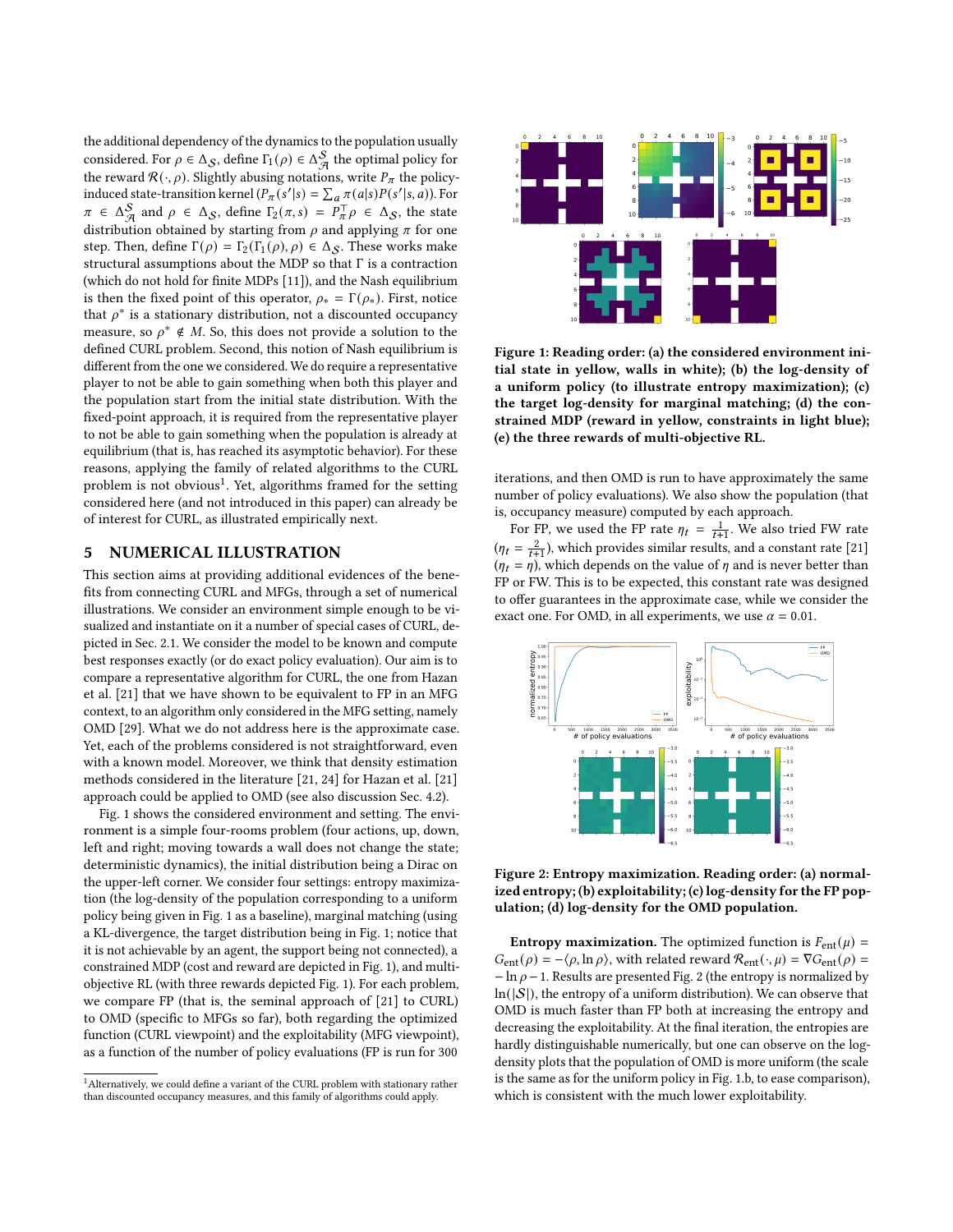<span id="page-7-0"></span>

Figure 3: Marginal matching. Reading order: (a) divergence; (b) exploitability; (c) log-density for the FP population; (d) log-density for the OMD population.

**Marginal matching.** Here, the optimized function is  $F_{mm}(\mu)$  =  $G_{mm}(\rho) = -KL(\rho||\rho_*)$ , with  $\rho_*$  depicted in Fig. [1,](#page-6-1) and the corresponding reward is  $\mathcal{R}_{mm}(\cdot, \mu) = \nabla G_{mm}(\rho) = \ln \rho_* - \ln \rho - 1$ . Results are presented Fig. [3.](#page-7-0) Purposely, the target density is chosen such that it is not reachable by an agent. This illustrates the interest of the exploitability, which is zero at optimality, while we don't know a priori what the best solution is in terms of divergence. Here again, OMD is much faster at both optimizing the objective function and decreasing the exploitability (it is not monotonic for OMD, but nothing says it should be). We also observe from the log-density of the populations that OMD finds arguably a better solution, given the allowed number of policy evaluations. The computed solution consists in covering the target distribution, up to the necessary connections between the squares and an inevitable density around the initial state.

<span id="page-7-1"></span>

Figure 4: Constrained MDP. Reading order: (a) objective function; (b) exploitability; (c) log-density for the FP population; (d) log-density for the OMD population.

**Constrained MDP.** Here, the optimized function is  $F_{\text{cmdp}}(\mu) =$  $\langle \mu, r \rangle - \frac{\lambda}{2} \left( \max(0, \langle \mu, c \rangle) \right)^2$ , with corresponding reward  $\mathcal{R}_{\text{cmdp}}(\cdot, \mu) =$  $\nabla F_{\text{cmdp}}(\mu) = r - \lambda c \max(0, \langle \mu, c \rangle)$ . Results are presented Fig. [4,](#page-7-1) and one can make similar observations regarding FP and OMD (even though the difference of performance is much more noticeable through the exploitability here). There are multiple Nash in this

case. FP favors one mode because best responses are computed using policy iteration (mixture policies are deterministic), while OMD solution is multimodal thanks to the policy being softmax.

<span id="page-7-2"></span>

Figure 5: Multi-objective RL. Reading order: (a) objective function; (b) exploitability; (c) log-density for the FP population; (d) log-density for the OMD population.

**Multi-objective RL.** The function is  $F_{\text{morl}}(\mu) = -\sum_{k=1}^{3} (1 \langle \mu, r^k \rangle^2$  and the reward  $\mathcal{R}_{\text{morl}}(\cdot, \mu) = \nabla F_{\text{morl}}(\mu) = 2 \sum_{k=1}^3 \sum_{r=1}^{n-1} r^k (1 - \mu)^2$  $\langle \mu, r^k \rangle$ ). Results are presented Fig. [5.](#page-7-2) Again, similar observations can be made. It might appears less clearly from the log-densities of the final population that OMD is closer to the Nash equilibrium, but it is the case both according to the objective function and to the exploitability (and very clearly here).

Overall, these numerical illustrations suggest that OMD, an approach specifically designed for MFGs, may be a viable alternative to Hazan et al. [\[21\]](#page-8-1) approach for CURL problems. This highlights an additional evidence of the interest of bridging both communities.

#### 6 CONCLUSION

We have shown that CURL is a subclass of MFGs and linked concepts from both fields: concavity and monotonicity, optimality conditions and exploitability, maximizer and Nash. We also discussed algorithms, showed that Hazan et al. [\[21\]](#page-8-1) algorithm is indeed FP, and used this connection to FW to provide a rate of convergence for discrete-time FP. Our numerical illustrations suggest that it may be worth considering MFG algorithms for addressing CURL problems.

Solving an MFG from a global planner perspective leads to Mean Field Control (MFC) problems, which have also been considered for interpreting Deep learning algorithms [\[39\]](#page-8-43). MFC aims at maximizing  $\langle \mu_{\pi}, \mathcal{R}(\cdot, \mu_{\pi}) \rangle$  and, as such, may be seen as a special case of CURL, with possible additional difficulties (e.g., populationdependent dynamics or non-concave utility function). Thus, analytical and numerical solutions to MFC (e.g., [\[31\]](#page-8-44)) may also be useful for CURL. Another interesting perspective would be to study these algorithms in an approximate setting, both theoretically and empirically, something which is still quite preliminary in both fields, compared for example to RL. Lastly, we have seen in Sec. [4.3](#page-5-0) that a part of the MFG literature (fixed-point-based) is not readily applicable to CURL. It would be interesting to study if these settings could be reconciled (adapting MFGs algorithms, or considering CURL in a stationary setting).